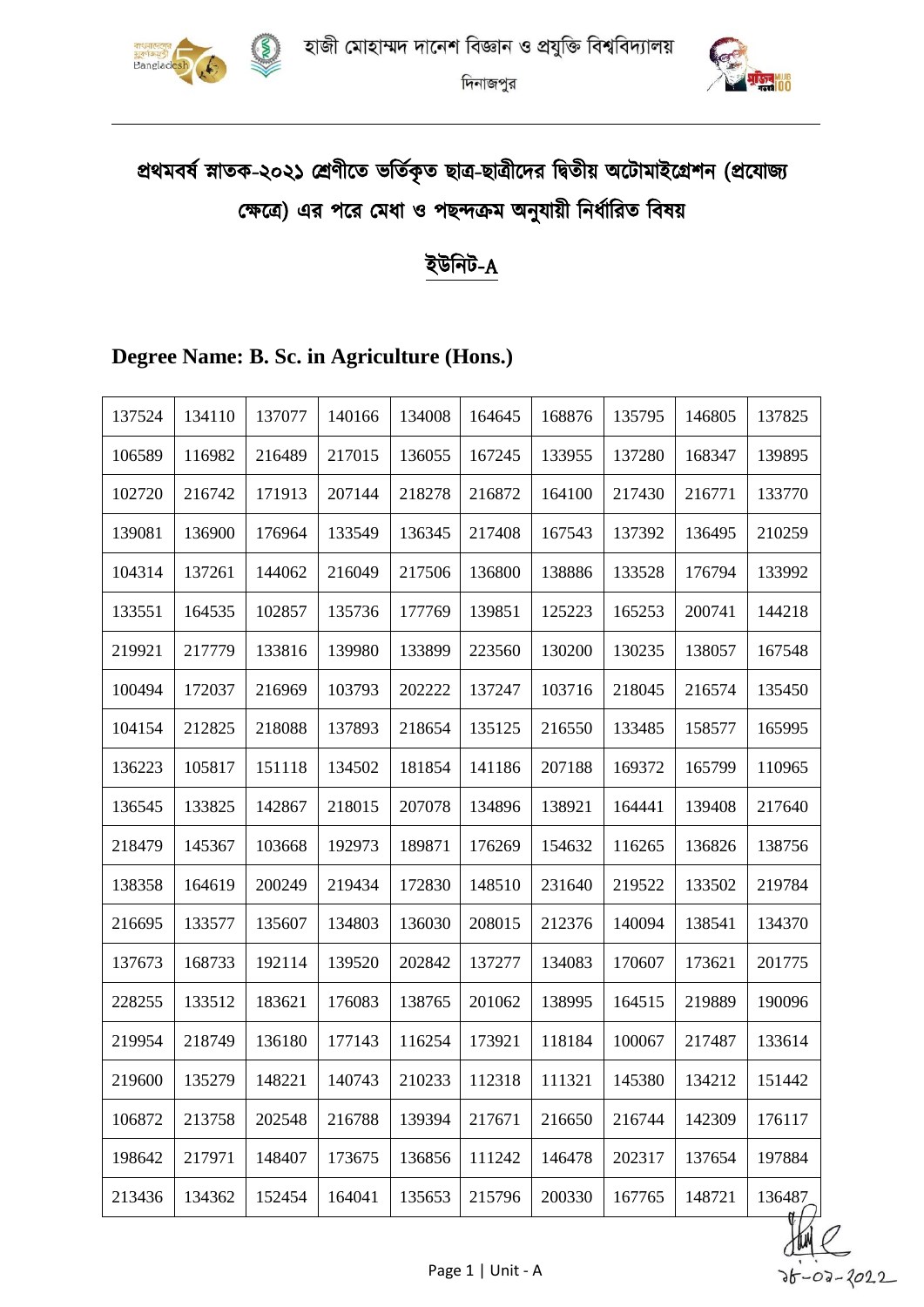





| 173876 | 211499  | 191758 | 217202 | 216663 | 141100 | 135853 | 133753 | 165623 | 169559 |
|--------|---------|--------|--------|--------|--------|--------|--------|--------|--------|
| 181071 | 197280  | 164208 | 166384 | 216448 | 102135 | 219475 | 133504 | 219873 | 217206 |
| 139990 | 101040  | 217502 | 134816 | 100573 | 134642 | 133727 | 133767 | 107637 | 103664 |
| 169858 | 186008  | 136989 | 219552 | 200848 | 117817 | 201589 | 212393 | 133965 | 147761 |
| 207842 | 128833  | 108164 | 136265 | 219246 | 168029 | 156654 | 217295 | 134201 | 208436 |
| 126412 | 218042  | 102890 | 135633 | 177790 | 104660 | 168586 | 174237 | 138713 | 137181 |
| 111185 | 175202  | 231668 | 122277 | 168329 | 117304 | 102398 | 175417 | 164822 | 168407 |
| 219908 | $= 281$ |        |        |        |        |        |        |        |        |

### Freedom Fighter Quota:

|        |                                                 |  | 103573   174190   111782   146956   176155   178181   200437   175460   218880 |  | 201440 |
|--------|-------------------------------------------------|--|--------------------------------------------------------------------------------|--|--------|
| 103028 | $147377$   130337   217406   206629 $\equiv$ 15 |  |                                                                                |  |        |

Tribal Quota:

139004  $|133879| = 02$ 

#### Ward Quota

134134  $|133678| = 02$ 

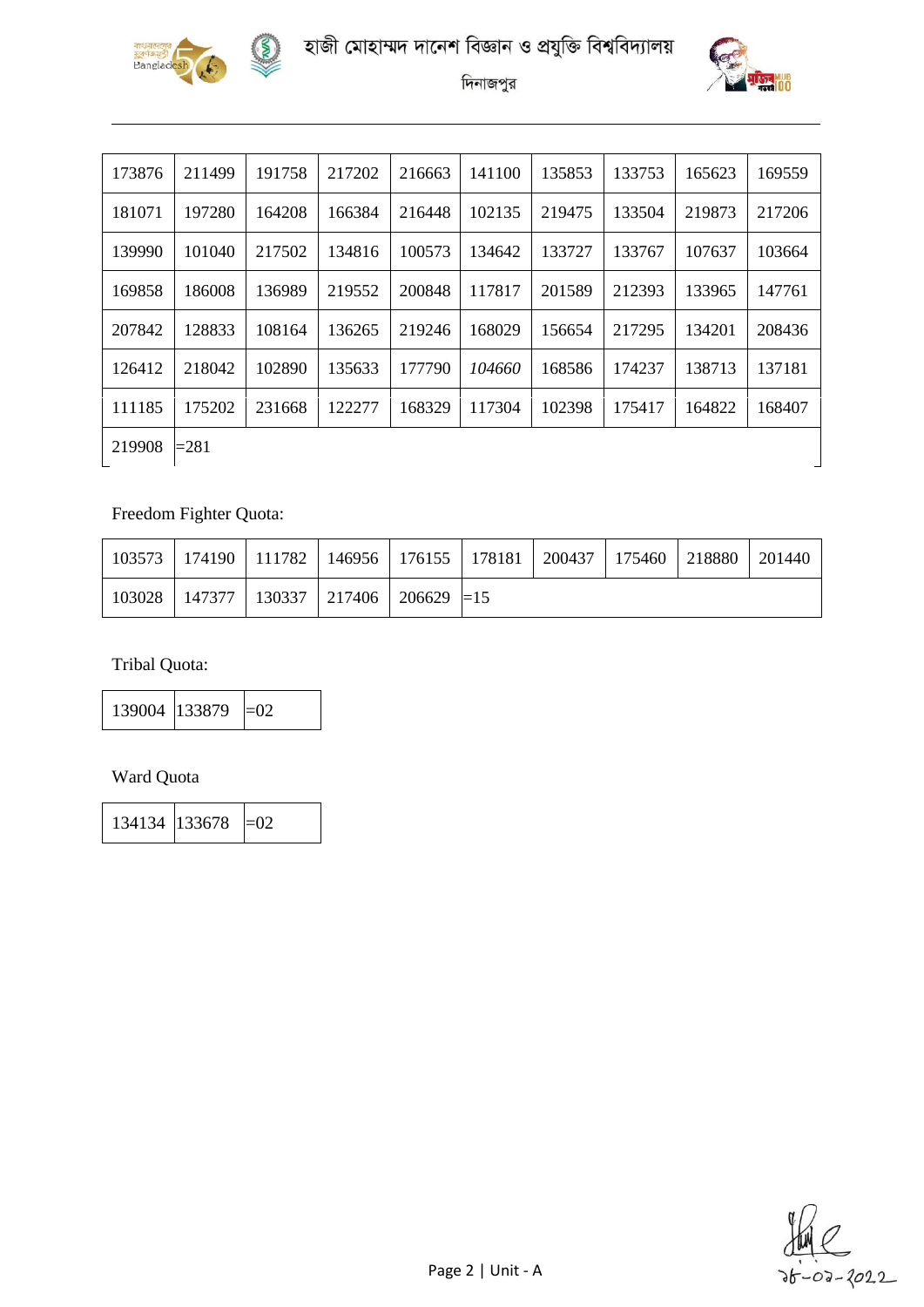





# **Degree Name: B. Sc. in Fisheries (Hons.)**

| 231288 | 134328 | 125186 | 195776 | 104084 | 135123 | 140766 | 166178 | 142178 | 149615 |
|--------|--------|--------|--------|--------|--------|--------|--------|--------|--------|
| 167472 | 133719 | 231365 | 140913 | 106784 | 165770 | 148531 | 197472 | 135906 | 133458 |
| 169521 | 216752 | 144832 | 134507 | 100585 | 218347 | 139683 | 217353 | 128279 | 217395 |
| 133974 | 134876 | 106416 | 207192 | 100106 | 142110 | 135855 | 137152 | 215003 | 217938 |
| 202444 | 211400 | 213381 | 202229 | 143870 | 138999 | 198761 | 116002 | 106969 | 157905 |
| 129483 | 164833 | 228373 | 167418 | 134665 | 123102 | 134395 | 128256 | 143600 | 213962 |
| 219550 | 105427 | 218227 | 135373 | 139208 | 105166 | 111377 | 216754 | 100844 | 134138 |
| 214863 | 217184 | 196968 | 127796 | 123216 | $=75$  |        |        |        |        |

#### Freedom Fighter Quota:

| ◡◡ | 98084 | Q | 897 | 238 |  |
|----|-------|---|-----|-----|--|

Ward Quota

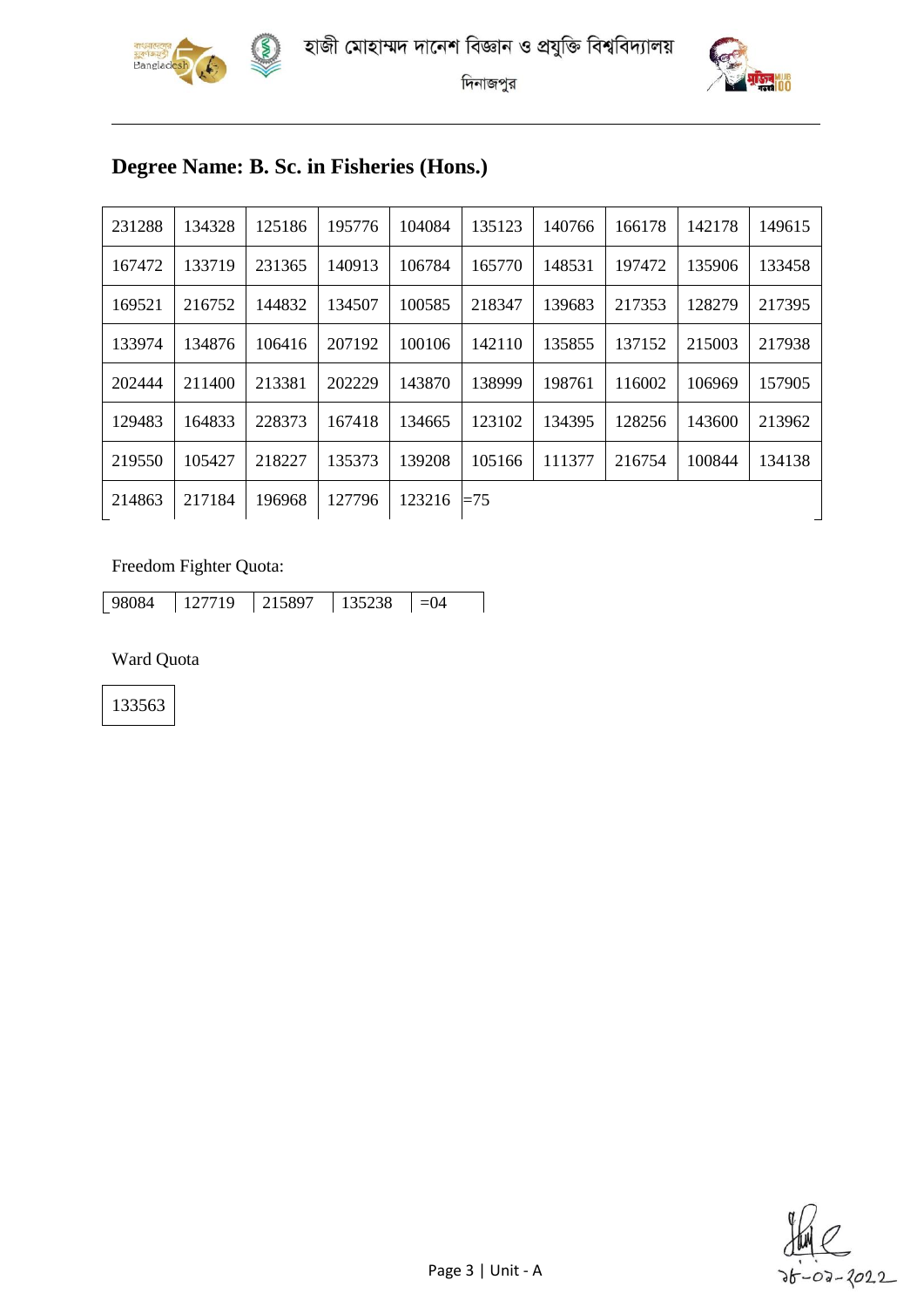



### **Degree Name: Doctor of Veterinary Medicine**

| 227027 | 140319 | 201771 | 175560 | 106942 | 137231 | 176094 | 165893 | 215586 | 173390 |
|--------|--------|--------|--------|--------|--------|--------|--------|--------|--------|
| 169927 | 219664 | 172708 | 214331 | 106019 | 142384 | 213375 | 231422 | 202025 | 107232 |
| 169083 | 102416 | 140280 | 142253 | 123150 | 102931 | 137684 | 139282 | 116209 | 177478 |
| 109773 | 102746 | 148454 | 198120 | 201302 | 200675 | 113535 | 170484 | 136504 | 133788 |
| 138885 | 175686 | 135291 | 165693 | 115423 | 132797 | 109206 | 167937 | 105186 | 165235 |
| 139267 | 108117 | 214332 | 134765 | 133789 | 107712 | 206485 | 153661 | 103304 | 200476 |
| 171928 | 148475 | 175652 | 219190 | 206134 | 104162 | 139894 | 136755 | 109592 | 204360 |
| 109096 | 106675 | 148504 | 139099 | $=74$  |        |        |        |        |        |

#### Freedom Fighter Quota:

| 7521 | 44089 | 60903 | 09127 |  |
|------|-------|-------|-------|--|

Tribal Quota:

Ward Quota

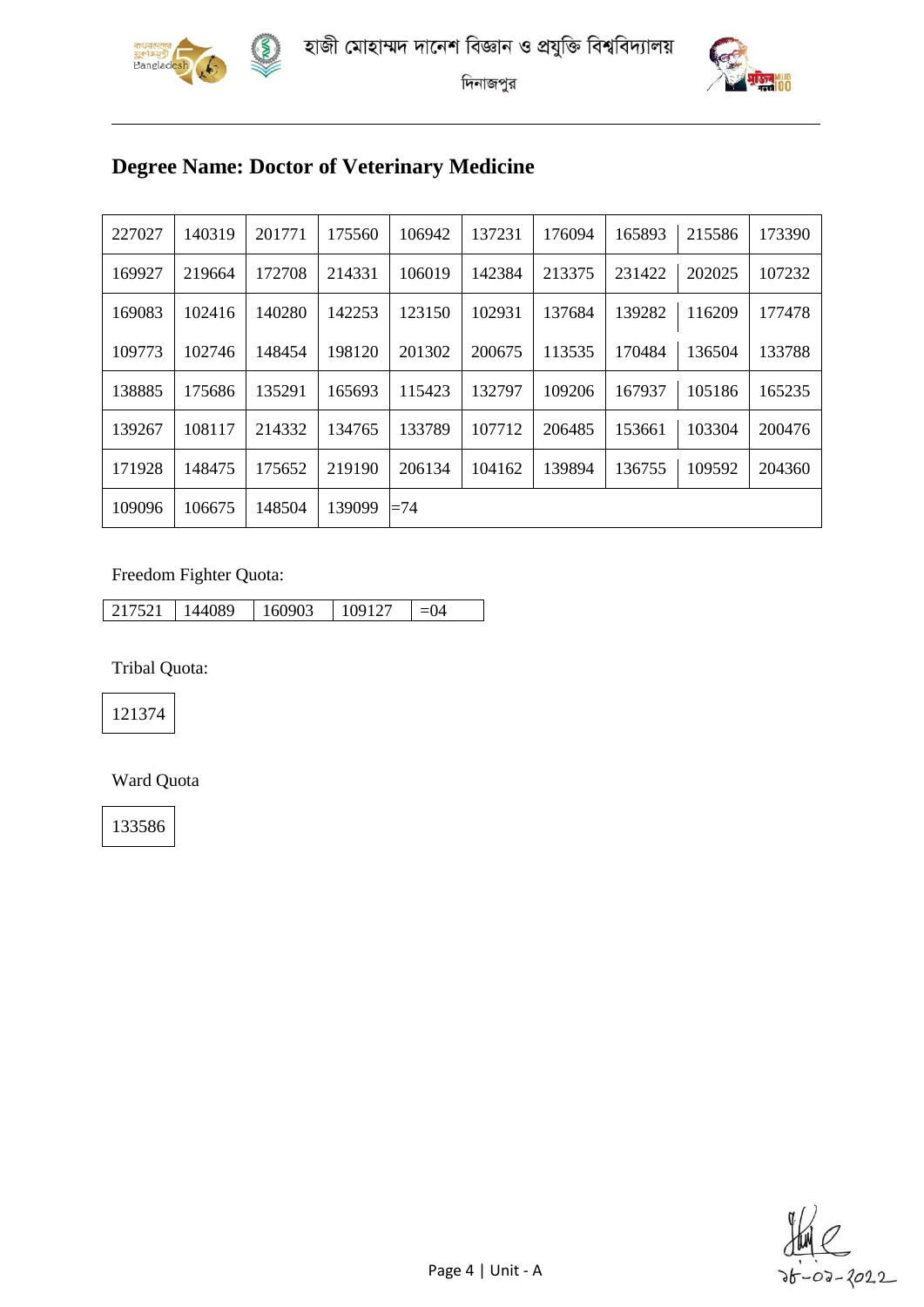



### **Degree Name: B.Sc. (Engineering) in Computer Science and Engineering**

| 133526 | 166217 | 139993 | 199705 | 200361 | 134006 | 100239      | 207347 | 173925 | 146216 |
|--------|--------|--------|--------|--------|--------|-------------|--------|--------|--------|
| 119745 | 136155 | 133533 | 104401 | 102004 | 167102 | 188882      | 110897 | 133532 | 200428 |
| 136161 | 113268 | 165470 | 132105 | 176040 | 103309 | 173006      | 136053 | 133340 | 148372 |
| 167777 | 198897 | 167972 | 133956 | 210132 | 175654 | 136229      | 105489 | 159257 | 106783 |
| 172439 | 125218 | 199146 | 175111 | 143436 | 200141 | 119997      | 197632 | 138675 | 143051 |
| 167694 | 135985 | 105578 | 172868 | 101998 | 212086 | $\equiv 56$ |        |        |        |

Freedom Fighter Quota:

123857 | 203559 | 143944  $=$ 03

Tribal Quota:

105005

#### **Degree Name: B.Sc. (Engineering) in Electronics and Communication Engineering**

| 134488 | 177849 | 108960 | 111012 | 144792 | 172661 | 131847      | 110813 | 136288 | 213366 |
|--------|--------|--------|--------|--------|--------|-------------|--------|--------|--------|
| 112925 | 161200 | 208349 | 135728 | 213221 | 106683 | 113858      | 120377 | 219366 | 218267 |
| 158866 | 133853 | 117960 | 138856 | 176470 | 120736 | 183239      | 175374 | 190150 | 173864 |
| 116338 | 132628 | 226003 | 163068 | 134004 | 135639 | 135828      | 132698 | 197106 | 115135 |
| 106813 | 212699 | 190821 | 146646 | 206026 | 102697 | 106883      | 138585 | 134442 | 148604 |
| 103965 | 201071 | 201802 | 116357 | 216907 | 102535 | $\equiv 56$ |        |        |        |

Freedom Fighter Quota:

|  | 166348   110459   196957   = 03 |  |  |
|--|---------------------------------|--|--|
|--|---------------------------------|--|--|

Tribal Quota:

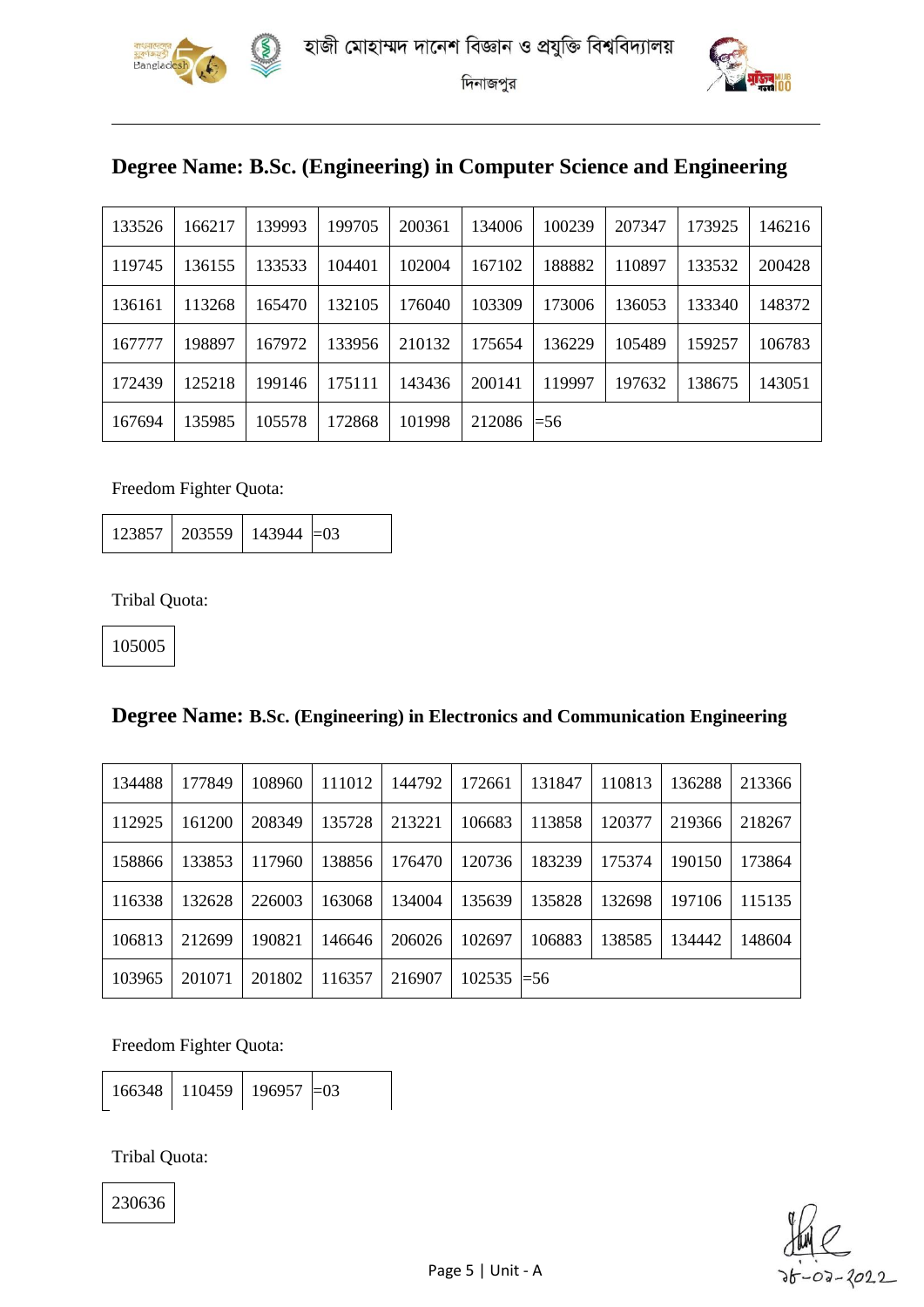





### **Degree Name: B.Sc. (Engineering) in Electrical and Electronic Engineering**

| 146232 | 201871 | 191662 | 167795 | 226557 | 146255  | 197257 | 190627 | 205424 | 213011 |
|--------|--------|--------|--------|--------|---------|--------|--------|--------|--------|
| 114368 | 217146 | 102596 | 190108 | 127579 | 206494  | 145998 | 218677 | 224842 | 158707 |
| 208074 | 104184 | 137435 | 130602 | 188709 | 148262  | 169127 | 218122 | 208198 | 138043 |
| 134681 | 107378 | 166022 | 164497 | 111303 | 147018  | 176394 | 106069 | 201077 | 137474 |
| 195590 | 146935 | 224203 | 158051 | 161161 | 147512  | 104217 | 163432 | 219348 | 189342 |
| 136198 | 175010 | 109354 | 104158 | 122159 | $=$ 5.5 |        |        |        |        |

Freedom Fighter Quota:

191399 228435 114414 = 03

Tribal Quota:

Ward Quota:

### **Degree Name: B.Sc. in Food and Process Engineering**

| 102885 | 138028 | 103536 | 143826 | 164524 | 133601 | 168907 | 136743 | 181832 | 147403 |
|--------|--------|--------|--------|--------|--------|--------|--------|--------|--------|
| 104586 | 176177 | 137004 | 136406 | 107632 | 106361 | 210575 | 180399 | 104576 | 216532 |
| 140825 | 177697 | 112198 | 191436 | 199659 | 146781 | 226083 | 147433 | 138241 | 137222 |
| 137167 | 213420 | 164381 | 164931 | 133856 | 218661 | 218072 | 106862 | 146472 | 214251 |
| 137111 | 136477 | 139207 | 200069 | 134379 | 136606 | 141238 | 153879 | 217626 | 218451 |
| 203177 | 137078 | 218616 | 201261 | 168675 | 169310 | 106965 | $=57$  |        |        |

Freedom Fighter Quota:

| $167363$   146005   215596 $=$ 03 |  |  |
|-----------------------------------|--|--|
|-----------------------------------|--|--|

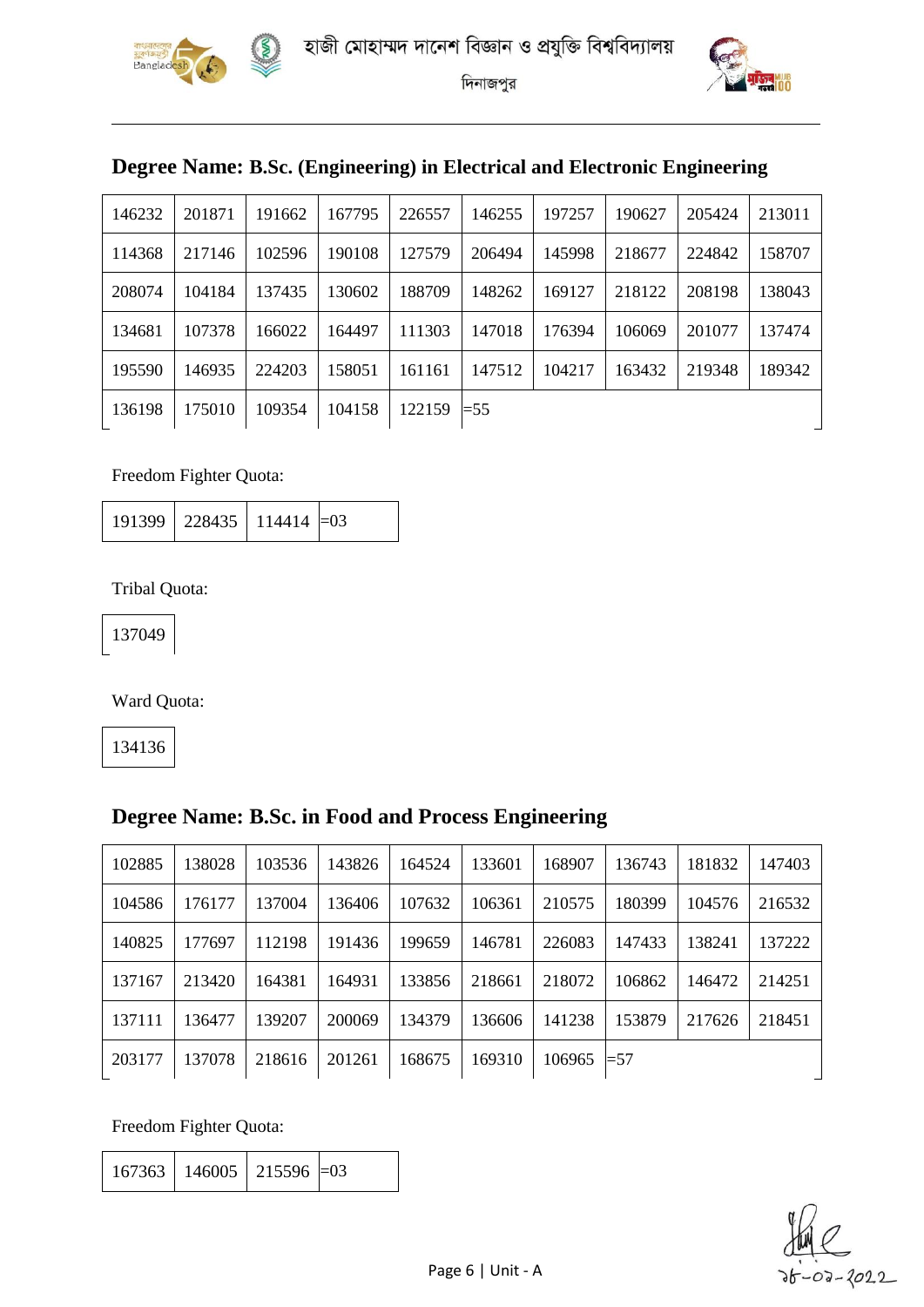





### **Degree Name: B. Sc. in Agricultural Engineering**

| 140286 | 218375 | 137773 | 216482 | 214553 | 134728 | 214602 | 135935 | 196897 | 133399 |
|--------|--------|--------|--------|--------|--------|--------|--------|--------|--------|
| 140730 | 102584 | 133948 | 100812 | 192664 | 191035 | 137958 | 138816 | 207146 | 131134 |
| 148690 | 105991 | 129348 | 214139 | 229127 | 139064 | 216962 | 169884 | 102417 | 158032 |
| 139720 | 139791 | 112926 | 202656 | 110982 | 132764 | 197251 | 157255 | 165455 | 136208 |
| 139445 | 114688 | 147649 | 196557 | 219429 | 215701 | 133492 | 142212 | 107452 | 137379 |
| 145915 | 118438 | 118066 | 192274 | 116687 | 217493 | $=$ 56 |        |        |        |

Freedom Fighter Quota:

110729 142790 =03

Tribal Quota:

### **Degree Name: B. Sc. in Civil Engineering**

| 173099 | 140283 | 110904 | 168643 | 107766 | 120822 | 205850 | 134618      | 133014 | 106085 |
|--------|--------|--------|--------|--------|--------|--------|-------------|--------|--------|
| 197918 | 210995 | 140044 | 200989 | 157427 | 169844 | 217494 | 169157      | 135761 | 171338 |
| 184404 | 200787 | 146337 | 201412 | 147434 | 216876 | 225356 | 145210      | 101266 | 114262 |
| 135863 | 192796 | 151206 | 201010 | 164279 | 222185 | 153755 | 145747      | 100945 | 128339 |
| 111515 | 188332 | 103177 | 135326 | 210391 | 184881 | 113511 | $\equiv$ 47 |        |        |

Freedom Fighter Quota:

120115 =02

Tribal Quota:

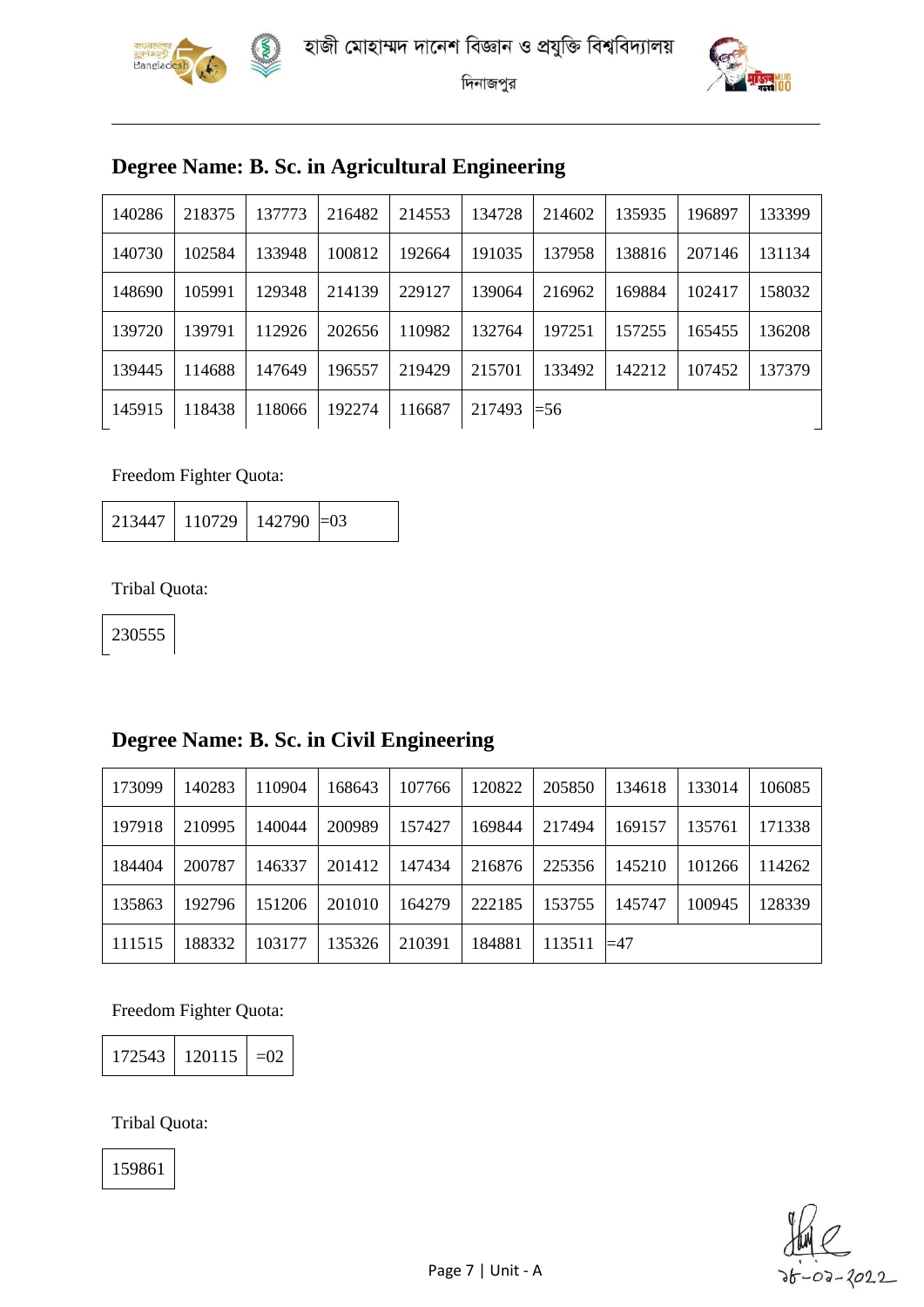





### **Degree Name: B. Sc. in Mechanical Engineering**

| 161603 | 172889 | 120046 | 207370 | 160235 | 139949 | 114497 | 139557      | 172883 | 44738  |
|--------|--------|--------|--------|--------|--------|--------|-------------|--------|--------|
| 176916 | 162002 | 144879 | 202785 | 174343 | 106093 | 133169 | 165999      | 148819 | 143160 |
| 210164 | 181311 | 175183 | 143947 | 163654 | 166556 | 135645 | 181360      | 129482 | 135706 |
| 104409 | 116967 | 175159 | 115492 | 163169 | 192341 | 215878 | 169048      | 202830 | 114496 |
| 173077 | 218765 | 198406 | 137161 | 143952 | 135251 | 136591 | $\equiv$ 47 |        |        |

#### Freedom Fighter Quota:

| 181480 | 179745 | $-\Omega$ |
|--------|--------|-----------|
|--------|--------|-----------|

#### Tribal Quota:

### **Degree Name: B.Sc. in Chemistry**

| 199758 | 134449 | 172671 | 109863 | 165241 | 110213 | 125400 | 133228 | 137065 | 216359 |
|--------|--------|--------|--------|--------|--------|--------|--------|--------|--------|
| 136302 | 140425 | 135319 | 218912 | 201737 | 216530 | 107721 | 118604 | 217553 | 165014 |
| 213383 | 201496 | 146829 | 179190 | 202515 | 175569 | 208267 | 164269 | 216890 | 112829 |
| 169171 | 183388 | 130685 | 139929 | 171693 | 215732 | 213079 | 176554 | 113334 | 112172 |
| 137347 | 136377 | 117268 | 136775 | 140196 | 206110 | 106299 | 153784 | 217116 | 195460 |
| 195566 | 217246 | 214146 | 191346 | 217902 | 208805 | 166163 | 135784 | 155599 | 109920 |
| 134245 | 101409 | 145396 | 172992 | 217478 | 123317 | 131372 | 196268 | 164082 | 176808 |
| 167918 | $=71$  |        |        |        |        |        |        |        |        |

Freedom Fighter Quota:

 $\begin{array}{|c|c|c|c|c|c|c|c|}\n\hline 128590 & 110695 & 135357 & 214076 & =04 \\\hline \end{array}$ 

02-2022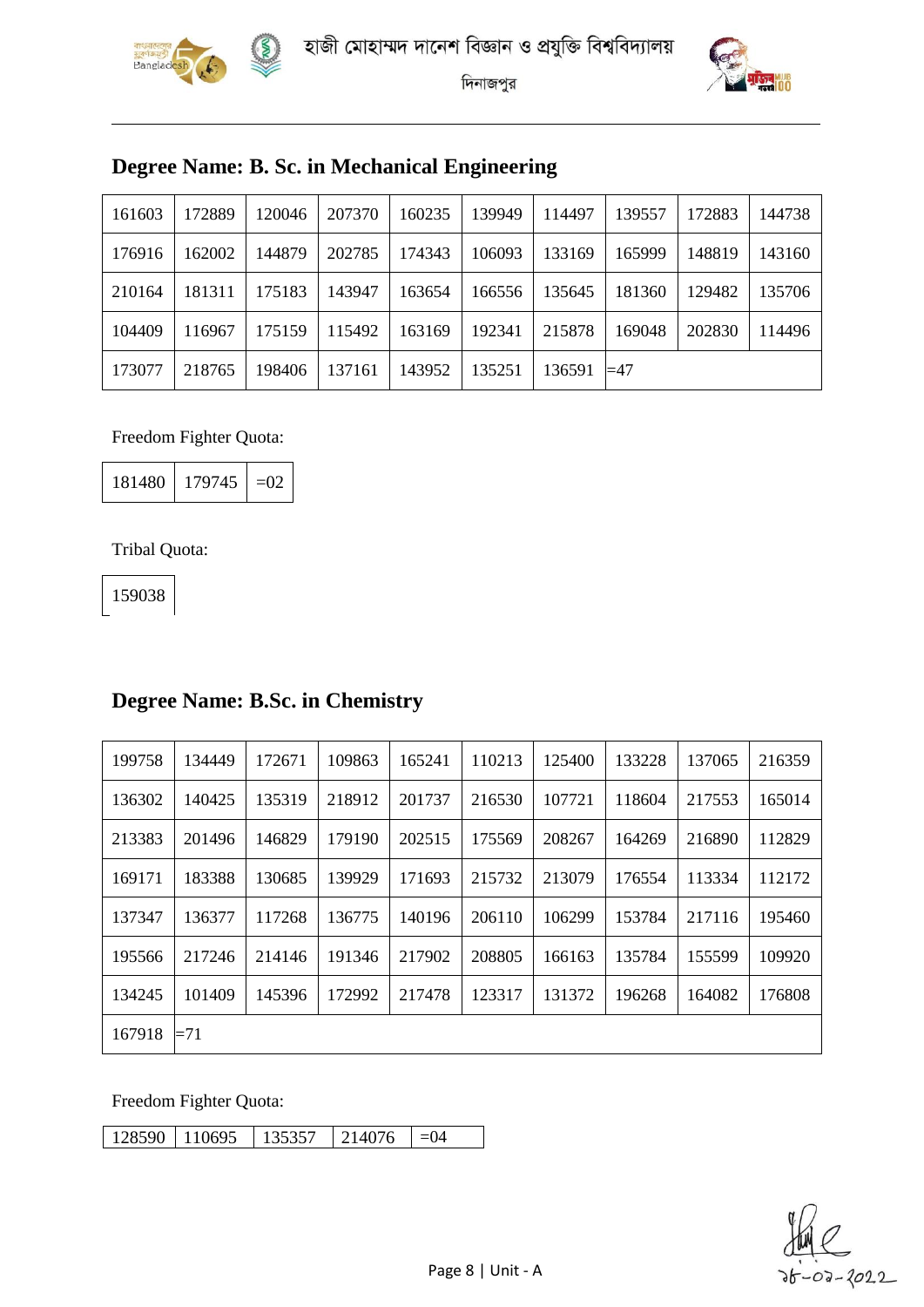



### **Degree Name: B.Sc. in Physics**

| 199868 | 202564 | 217724        | $\mid$ 154594 | 199380 | 173808 | 202236 | 218354 | 147388 | 218065 |
|--------|--------|---------------|---------------|--------|--------|--------|--------|--------|--------|
| 134806 | 134596 | 172450        | 215533        | 216265 | 146405 | 169215 | 207459 | 196953 | 119036 |
| 135019 | 148841 | 152370        | 148770        | 219560 | 192896 | 216277 | 216789 | 231018 | 167978 |
| 217060 | 173447 | $190259$ = 33 |               |        |        |        |        |        |        |

Freedom Fighter Quota:

| 133639 | 200487 | –02 |
|--------|--------|-----|
|--------|--------|-----|

#### **B.Sc. in Mathematics**

|        | 173412   137880   169977 | 108487   104195   153600   154447   141221   198142   104592 |  |  |  |
|--------|--------------------------|--------------------------------------------------------------|--|--|--|
| 216998 |                          | 208570   200337   135449   134232   164569 $\equiv$ 16       |  |  |  |

Freedom Fighter Quota:

| $206506$   225615   $=02$ |  |  |
|---------------------------|--|--|
|---------------------------|--|--|

### **Degree Name: B.Sc. in Statistics**

|  | 136369   135410   223766   182537   122956   201417   133711   134357   201917   215666 |  |  |  |  |
|--|-----------------------------------------------------------------------------------------|--|--|--|--|
|  | 200969   225685   135946   131904   142395   231351   101527   211038   133647   217910 |  |  |  |  |

Freedom Fighter Quota:

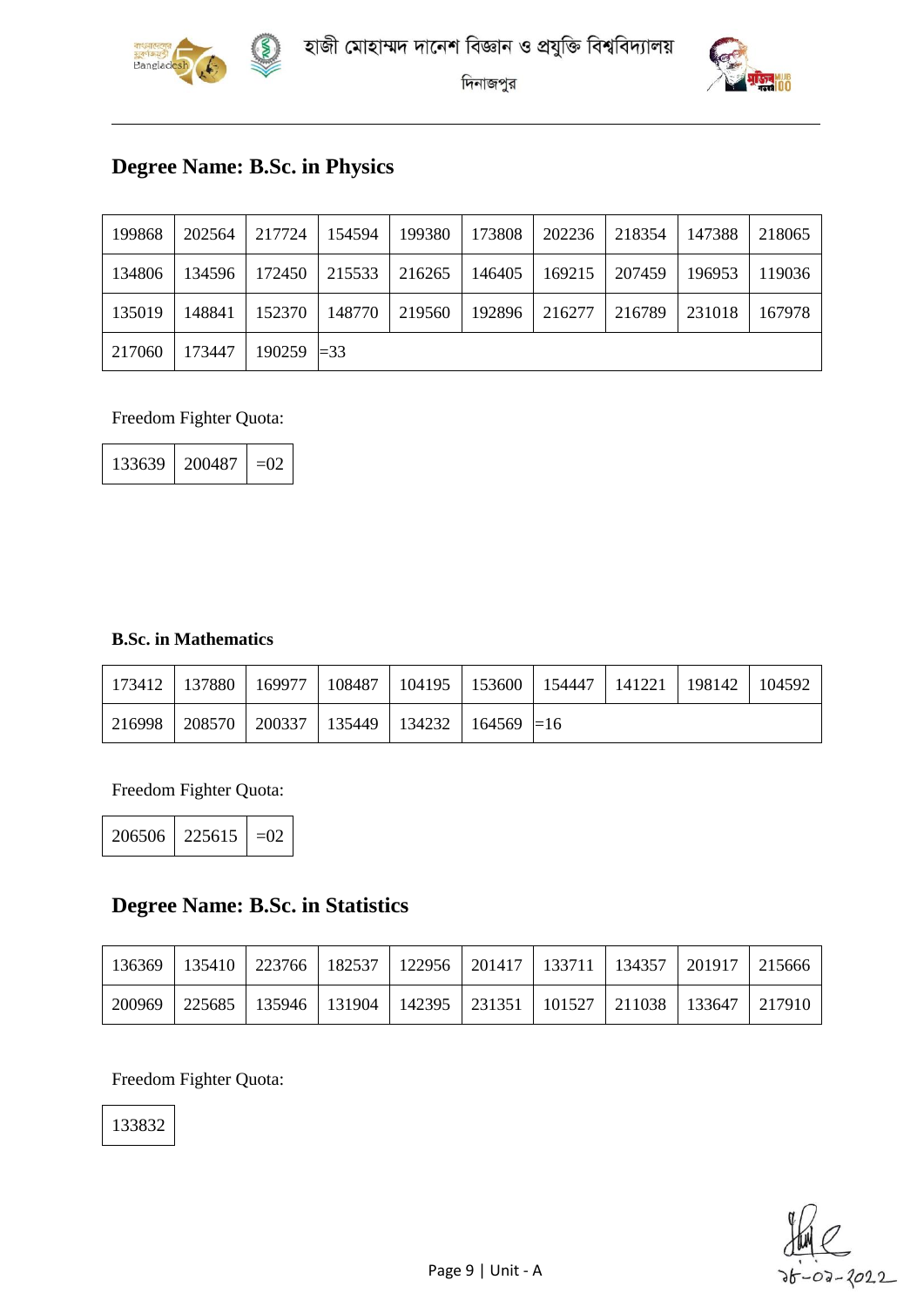হাজী মোহাম্মদ দানেশ বিজ্ঞান ও প্রযুক্তি বিশ্ববিদ্যালয়



দিনাজপুর



# Bachelor of Architecture-এ ভর্তিকৃত ছাত্র-ছাত্রীদের তালিকা

| ভর্তি পরীক্ষার | ভৰ্তিকৃত বিষয় |  |  |  |  |
|----------------|----------------|--|--|--|--|
| রোল            |                |  |  |  |  |
| 102314         | Architecture   |  |  |  |  |
| 109508         | Architecture   |  |  |  |  |
| 111850         | Architecture   |  |  |  |  |
| 112133         | Architecture   |  |  |  |  |
| 115846         | Architecture   |  |  |  |  |
| 116733         | Architecture   |  |  |  |  |
| 133619         | Architecture   |  |  |  |  |
| 133685         | Architecture   |  |  |  |  |
| 133753         | Architecture   |  |  |  |  |
| 133754         | Architecture   |  |  |  |  |
| 133895         | Architecture   |  |  |  |  |
| 134305         | Architecture   |  |  |  |  |
| 135038         | Architecture   |  |  |  |  |
|                | Architecture   |  |  |  |  |
| 135535         | (Freedom       |  |  |  |  |
|                | Fighter Quota) |  |  |  |  |
| 137137         | Architecture   |  |  |  |  |
| 137212         | Architecture   |  |  |  |  |
| 139041         | Architecture   |  |  |  |  |
| 156541         | Architecture   |  |  |  |  |
| 164016         | Architecture   |  |  |  |  |
| 164588         | Architecture   |  |  |  |  |
| 165002         | Architecture   |  |  |  |  |
| 165286         | Architecture   |  |  |  |  |
| 166189         | Architecture   |  |  |  |  |
| 166762         | Architecture   |  |  |  |  |
| 176205         | Architecture   |  |  |  |  |
| 177747         | Architecture   |  |  |  |  |
| 178678         | Architecture   |  |  |  |  |
| 185526         | Architecture   |  |  |  |  |
| 198042         | Architecture   |  |  |  |  |
| 210611         | Architecture   |  |  |  |  |
| 216604         | Architecture   |  |  |  |  |
| 216619         | Architecture   |  |  |  |  |
| 218874         | Architecture   |  |  |  |  |
| 219103         | Architecture   |  |  |  |  |
| 219599         | Architecture   |  |  |  |  |

বিঃ দ্রঃ Bachelor of Architecture-এ ভর্তিকৃত ছাত্র-ছাত্রীদের মাইগ্রেশন এর কোন সুযোগ নেই।